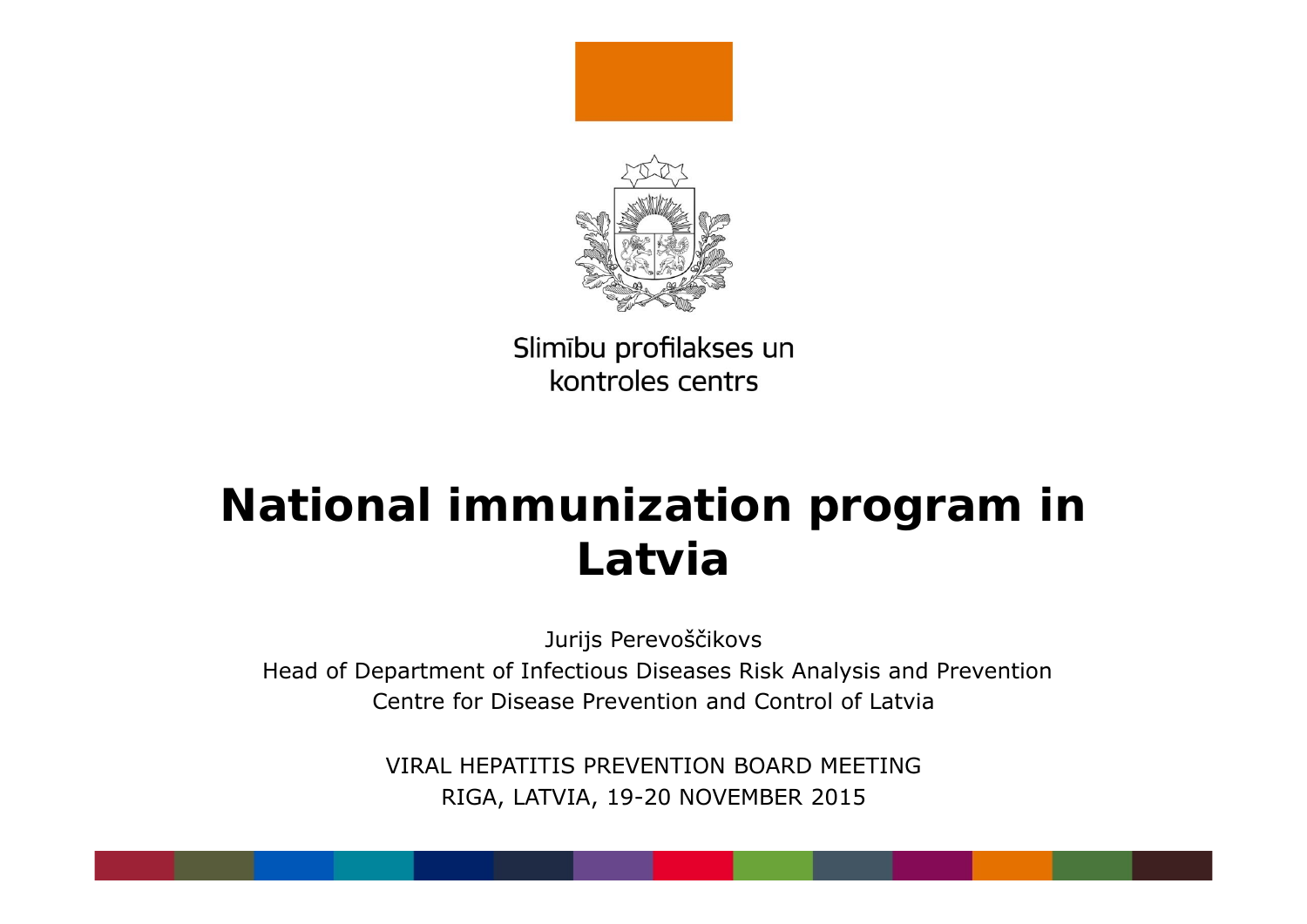



### **Content**

- $\bullet$ Legislation
- Immunization schedule
- Immunization of risk groups
- $\bullet$ Hepatitis B immunization policy
- $\bullet$ Impact of hepatitis B vaccination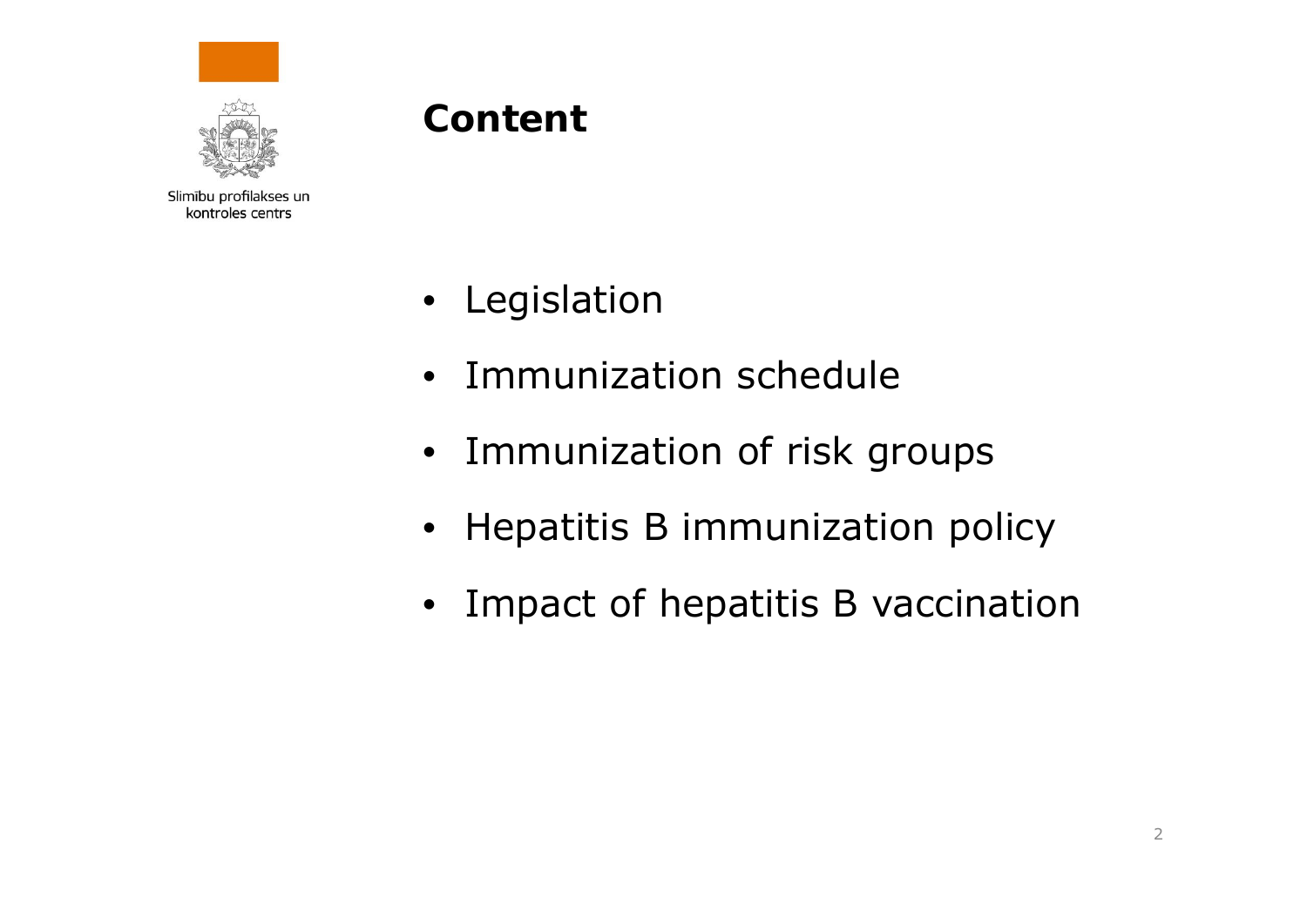

### **General Provisions for Vaccination**

- • Cabinet determines:
	- Mandatory vaccinations for general public
		- $\bullet$  State budget covers the cost of mandatory vaccinations
	- • Mandatory vaccinations for persons with occupational hazards
		- Cost is covered by the employer
	- Additional mandatory vaccinations in case of epidemic
- $\bullet$  All expenditures relating to non-mandatory vaccinations are covered by individuals
	- Cabinet can determine relief for certain groups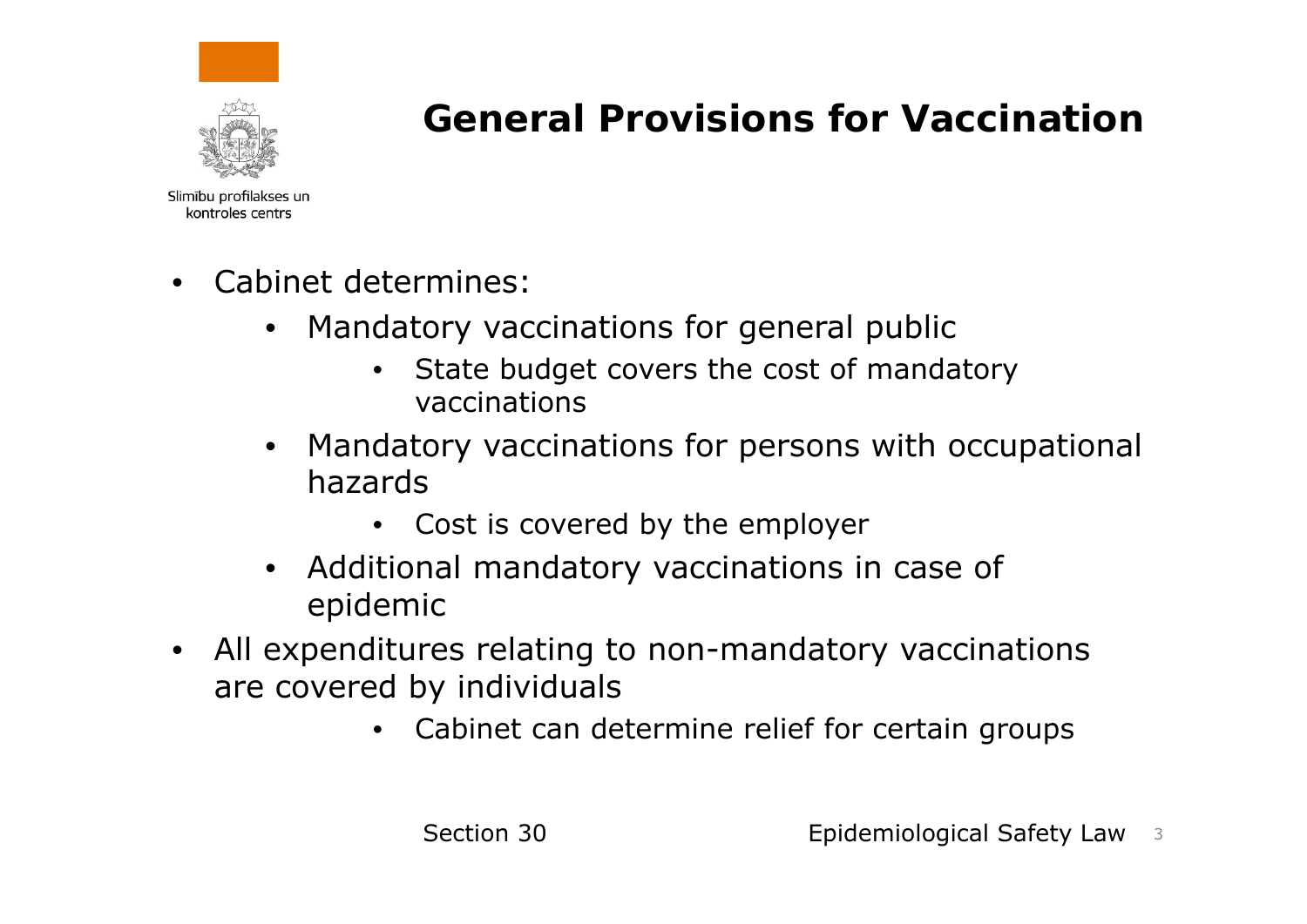

### **Conditions for Vaccination**

- •Only registered vaccines can be used
- Staff involved in storage, transportation and usage of vaccines are responsible for related safety issues
- $\bullet$ Cabinet determines safety requirements
- $\bullet$ Medical staff which performs vaccination should be certified
- Vaccinations should be recorded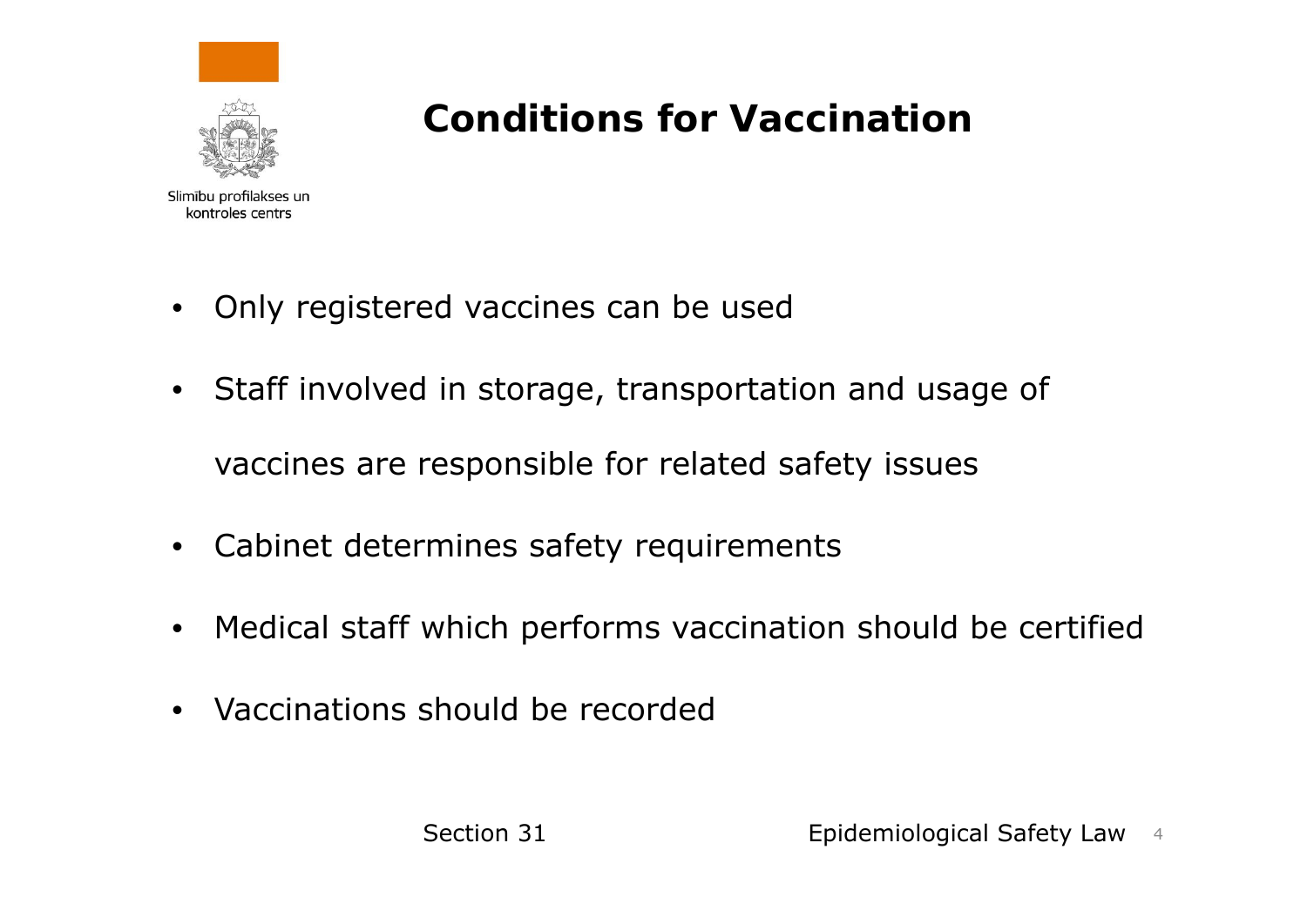



### **Complications Caused by Vaccination**

- $\bullet$  Notification is mandatory for healthcare providers according to Cabinet Regulations
- Centre for Disease Prevention and Control investigates reported cases
- $\bullet$  Health Inspectorate evaluates procedures performed by healthcare staff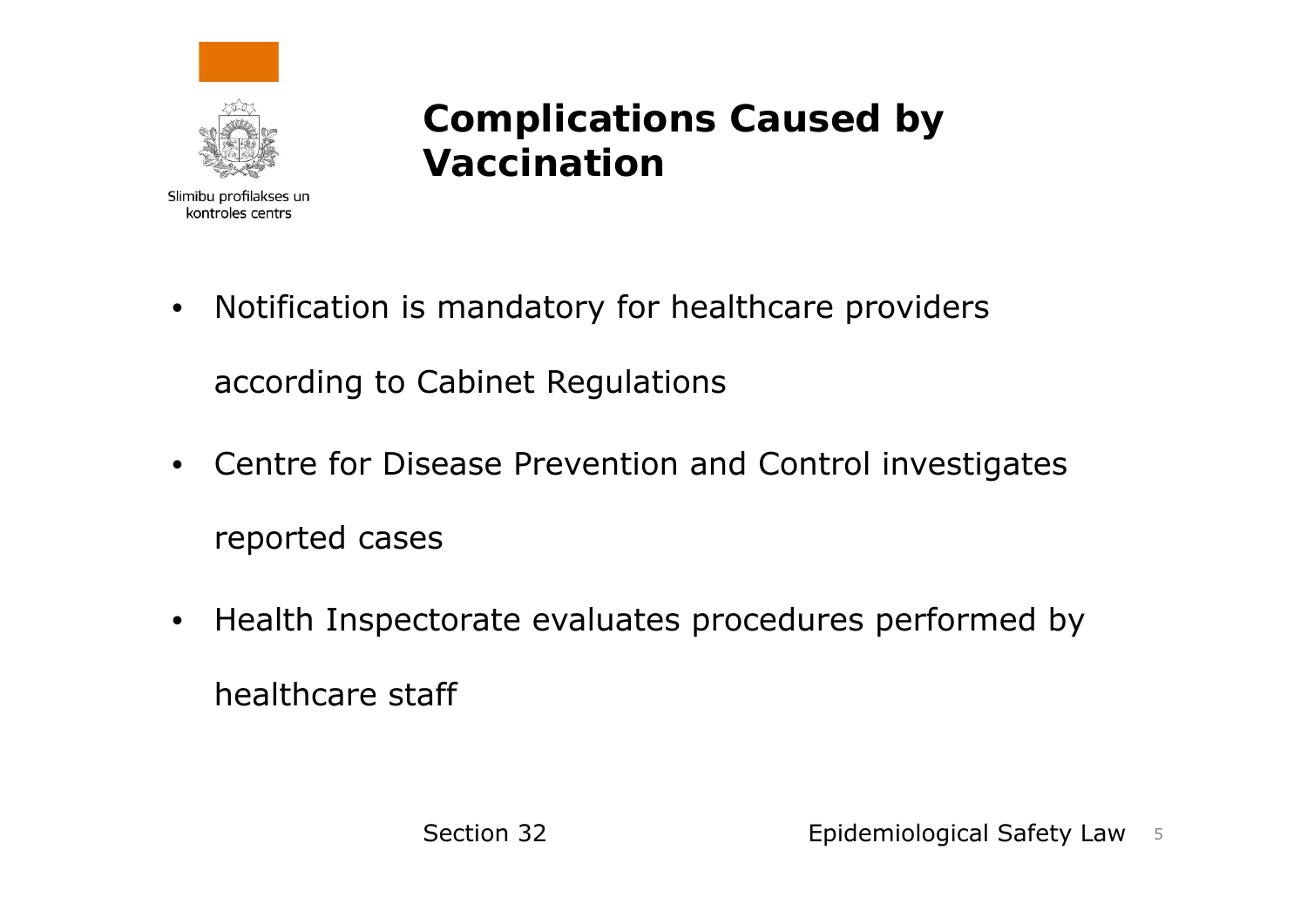



### **Vaccine supply chain network**

Slimību profilakses un kontroles centrs



Cabinet Regulation "Vaccination regulations" 6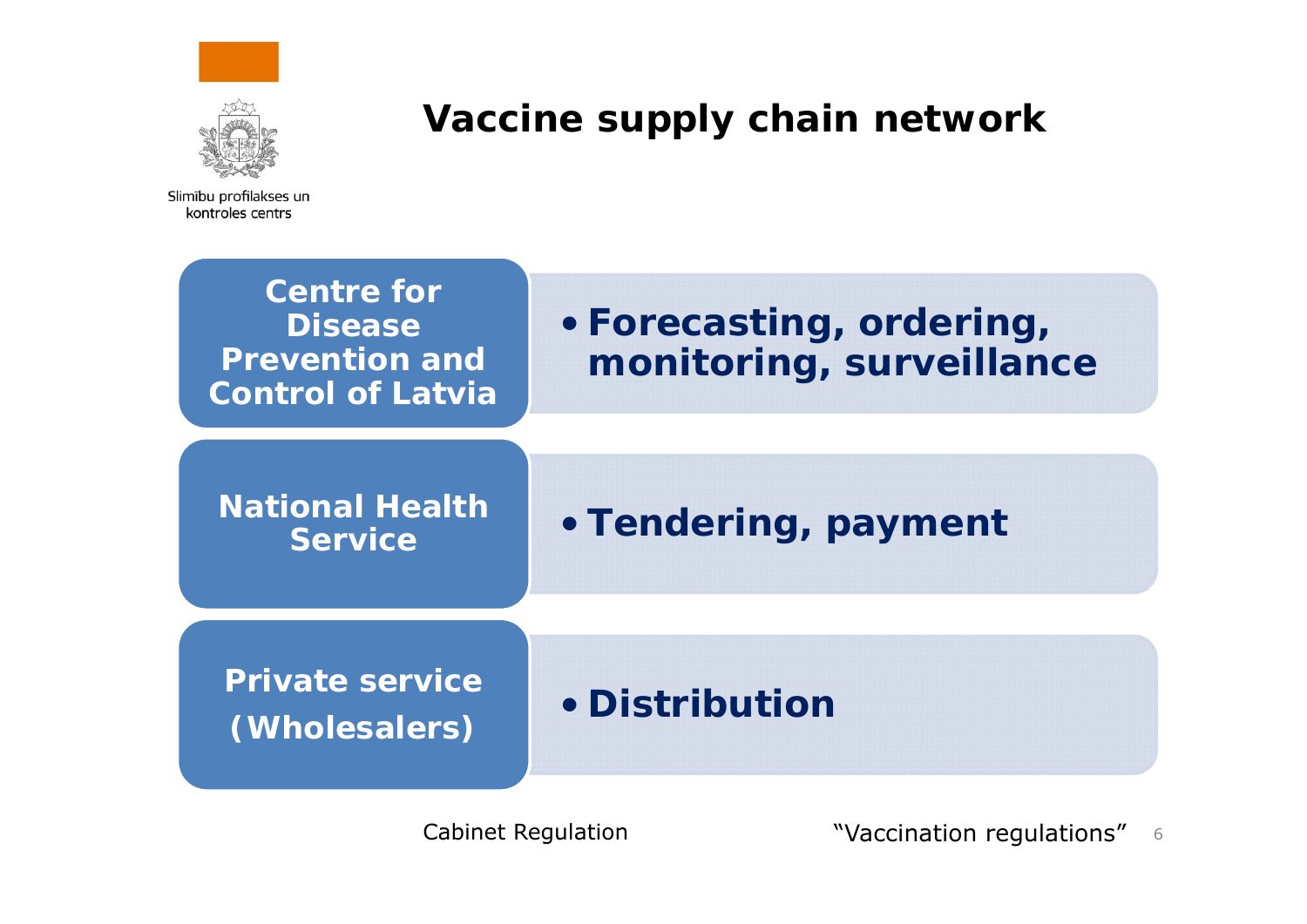

### **General mandatory vaccinations**

- $\bullet$ Childhood vaccination schedule
- Td immunization of adults
- $\bullet$ Post-exposure rabies vaccination
- $\bullet$ Hepatitis B in haemodialysis patients
- Tick-borne encephalitis for orphans and children in highly endemic areas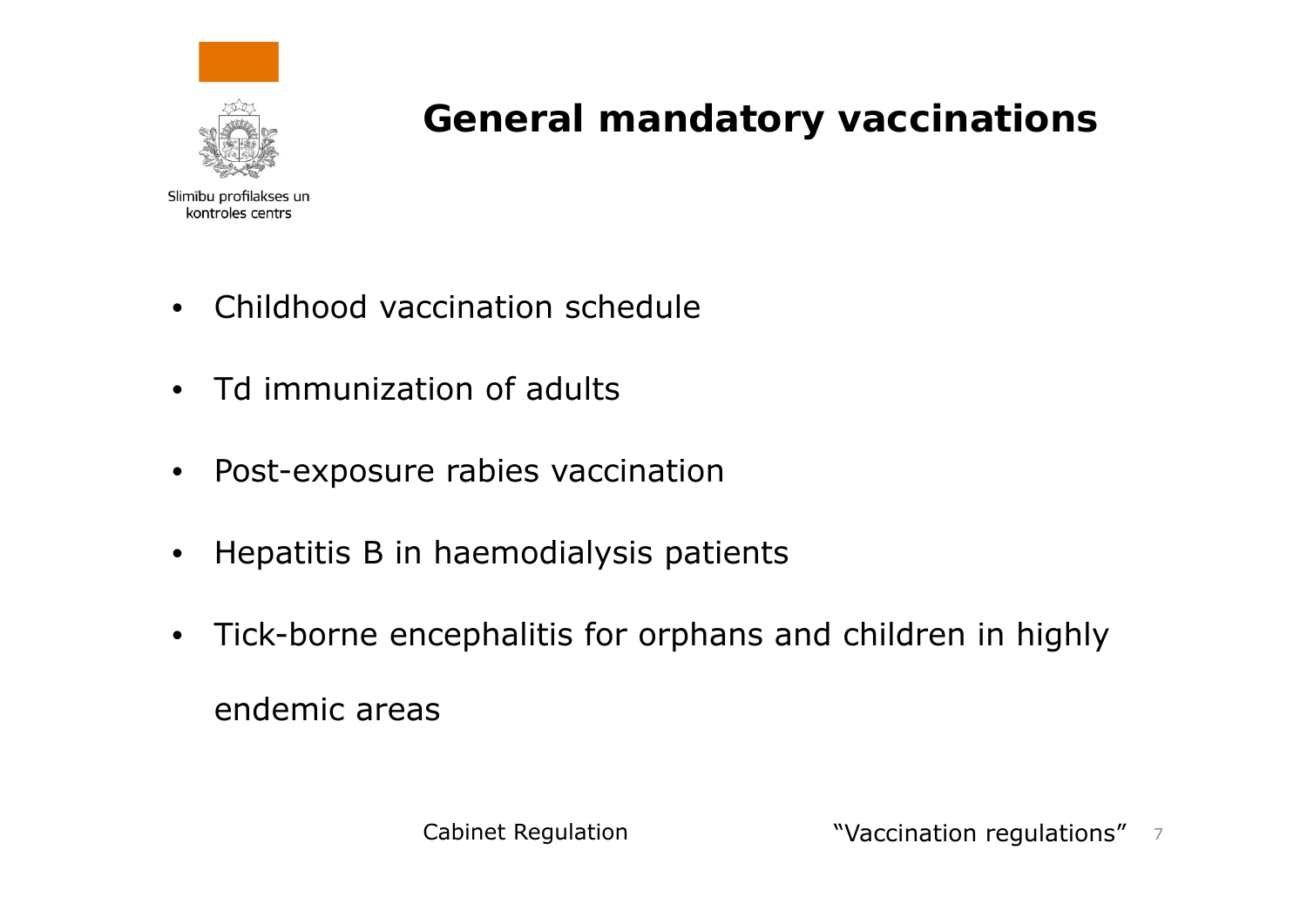



### **Progress of Immunization programme**



**2010 13 antigens (HPV, PCV)**

**2015 14 antigens (Rotavirus)**

#### **New combined vaccines in 2010:**

- $\bullet$ **DTaP‐IPV‐Hib‐HB (4 doses)**
- $\bullet$ **DTaP‐IPV (7 years)**
- $\bullet$ **Td‐IPV (14 years)**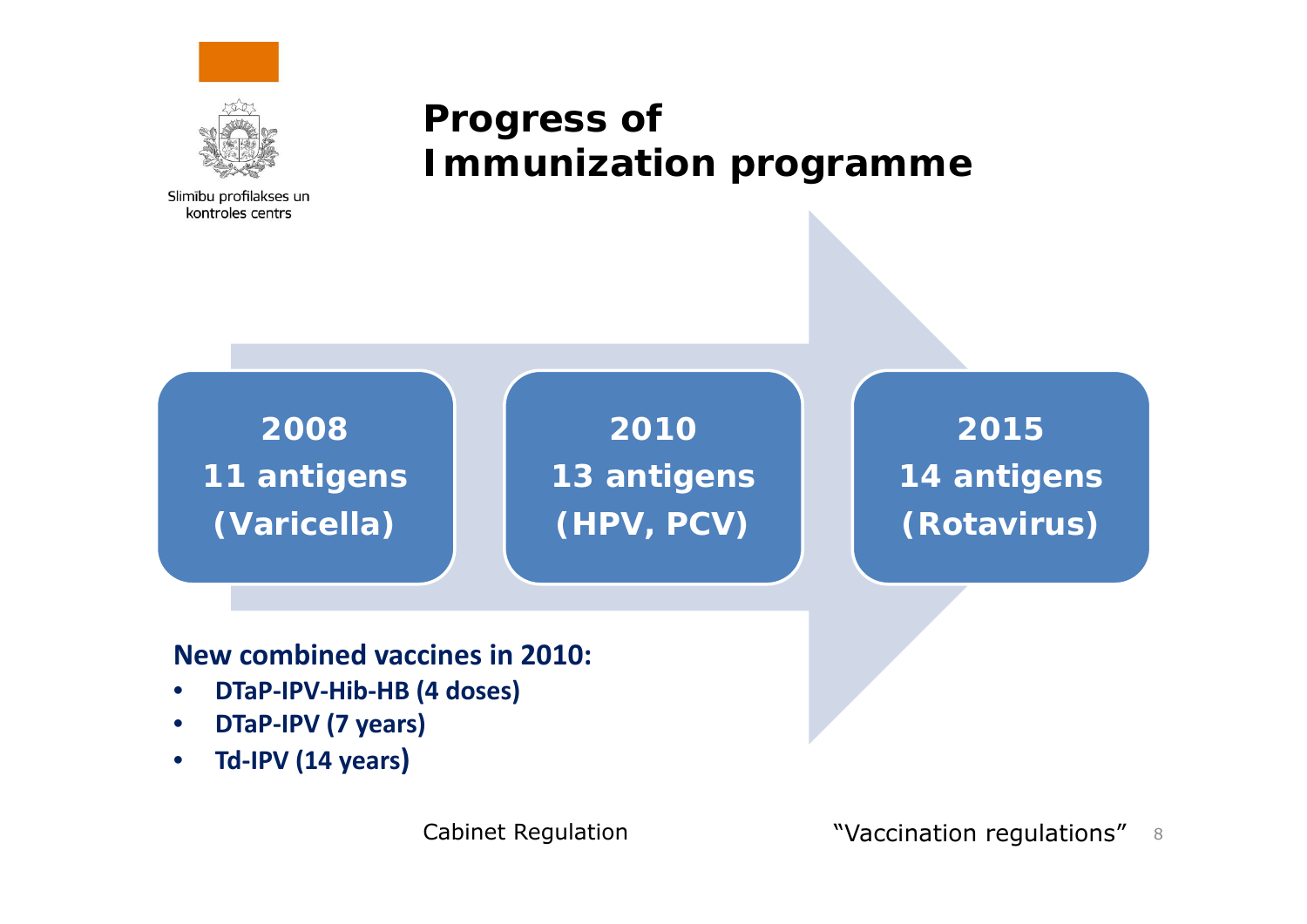



#### **Immunization coverage First year of life**

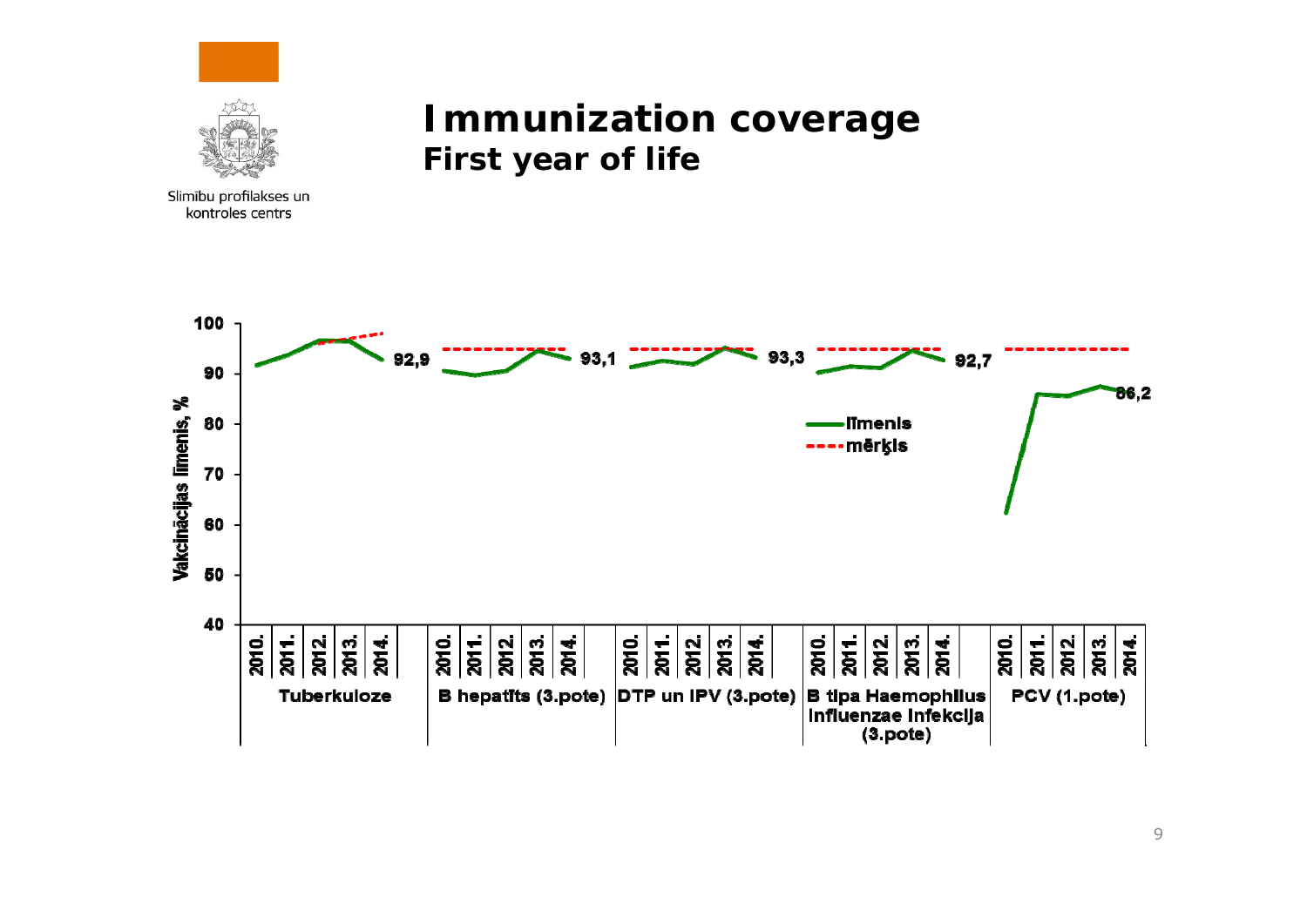

#### **Immunization coverage Second year of life**

100 94.9  $92,2$ 90  $85,2$ Vakcinācijas līmenis, % 80 **Ilmenis** ---- mērķiīmenis 70 60 50 40 |2010.|2011.|2012.|2013.|2014.| |2010.|2011.|2012.|2013.|2014.| |2010.|2011.|2012.|2013.|2014.| DTP un IPV (4.pote) Vējbakas MPR (1.pote)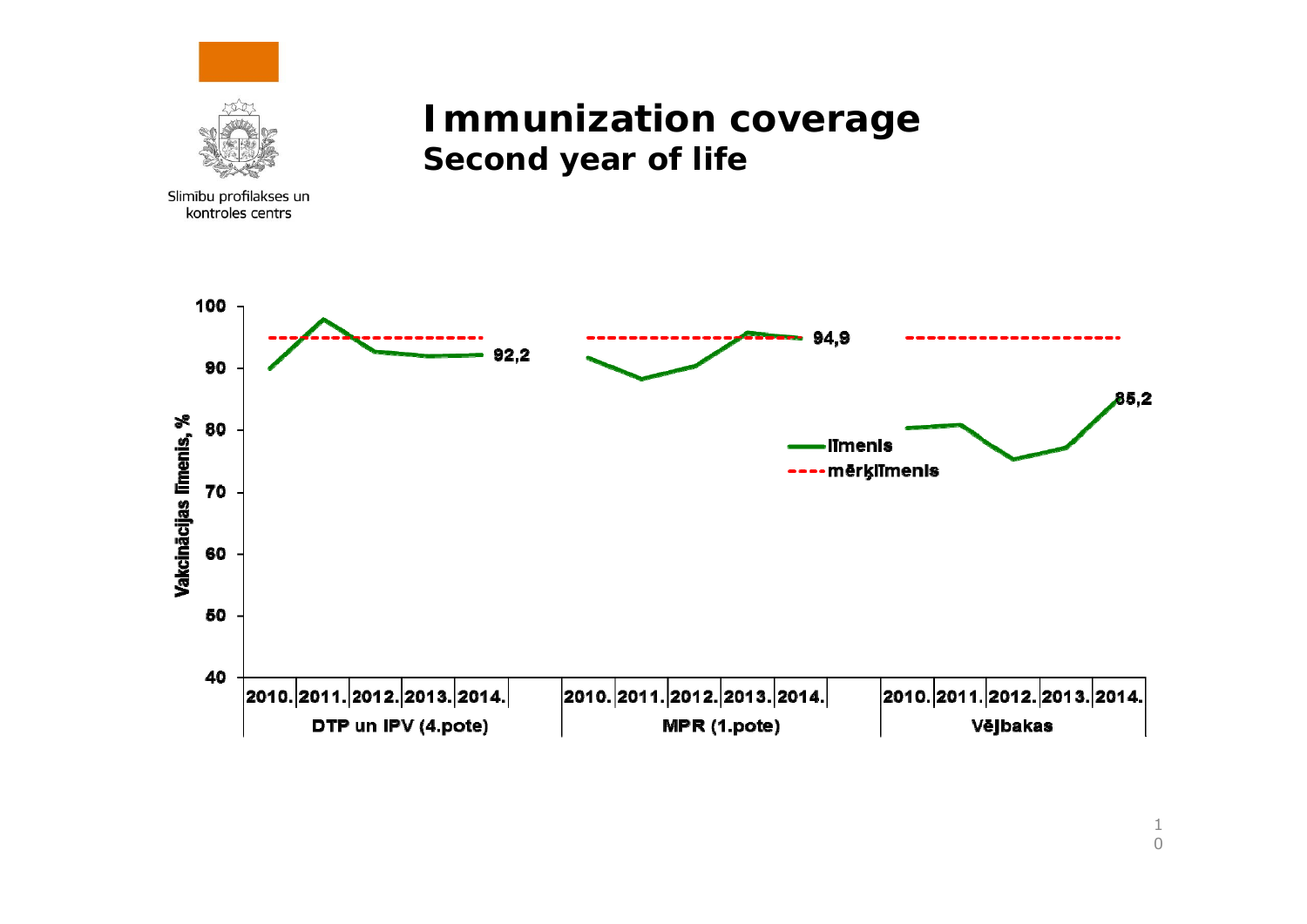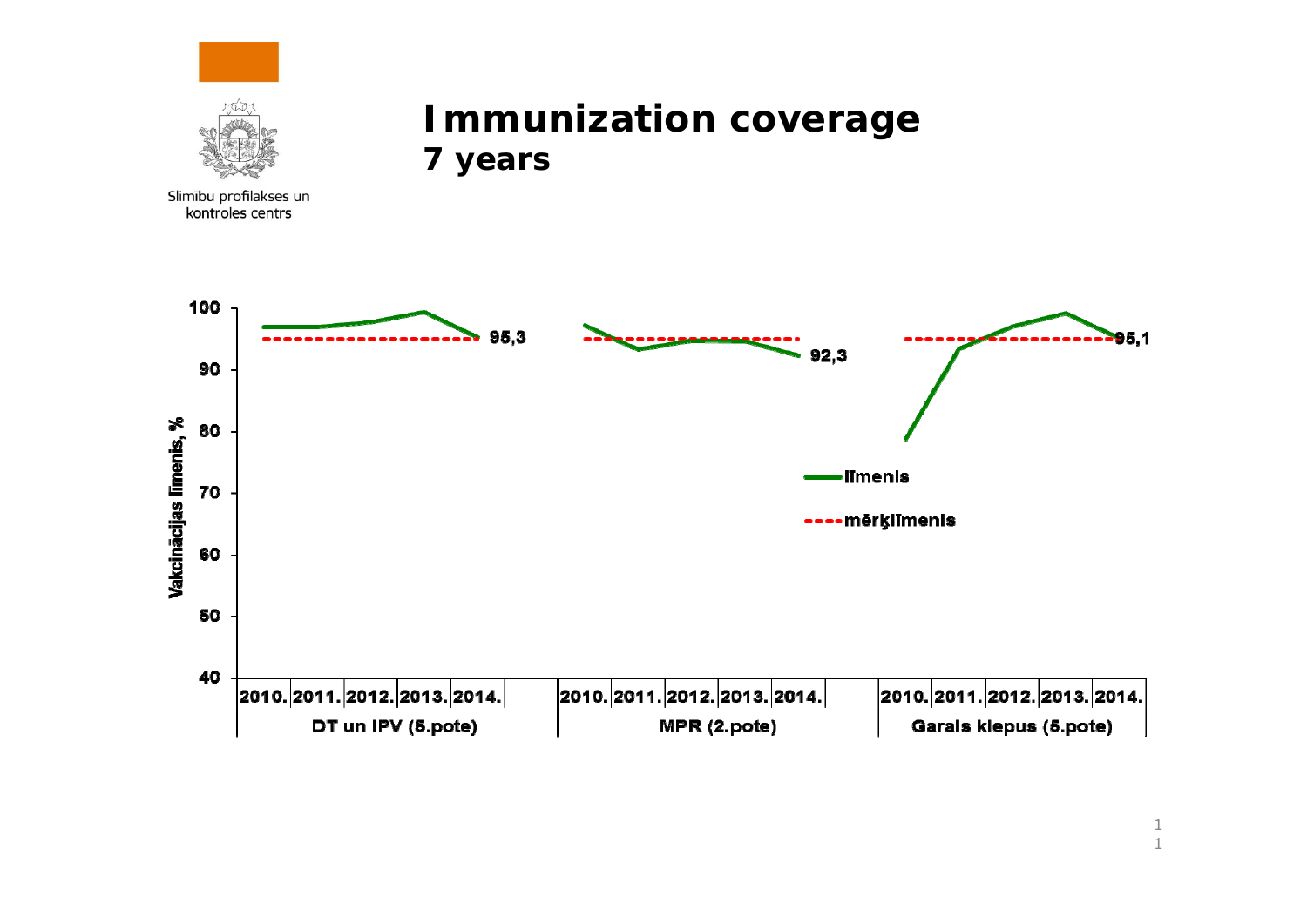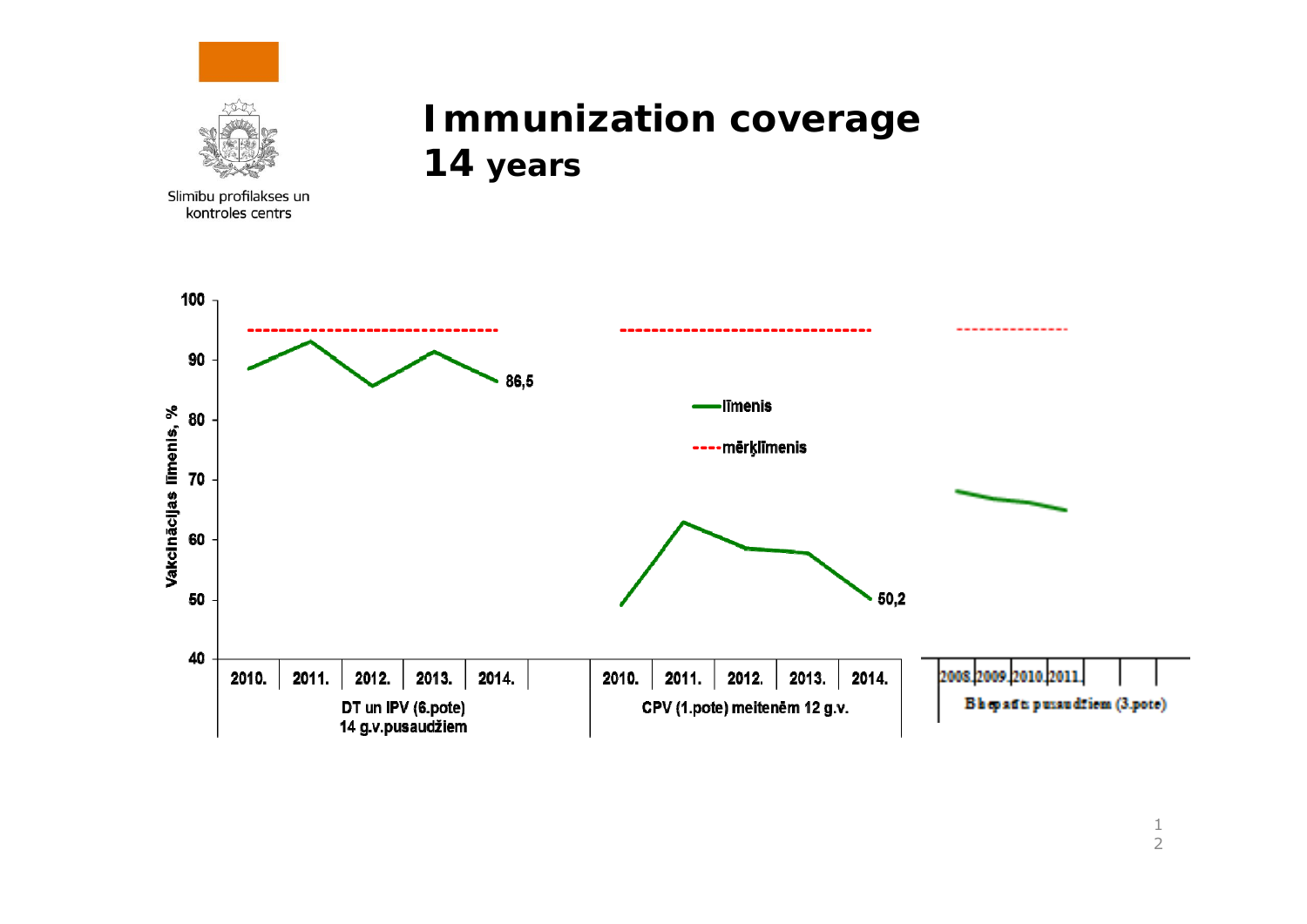



### **Impact of immunization programme**

| <b>Disease</b>    | 2012           | 2013     | 2014           |
|-------------------|----------------|----------|----------------|
| Acute hepatitis B | 82             | 87       | 70             |
| incl. children    | $\mathbf 1$    | 1        | $\overline{2}$ |
| Diphtheria        | 8              | 14       | 13             |
| incl. children    | 3              | 7        | $\overline{2}$ |
| <b>Pertussis</b>  | 264            | 202      | 81             |
| <b>Measles</b>    | $\overline{3}$ | $\Omega$ | 36             |
| Rubella           | 8              |          |                |
| <b>Mumps</b>      | 41             | 15       | 11             |
| Varicella         | 3896           | 2856     | 2611           |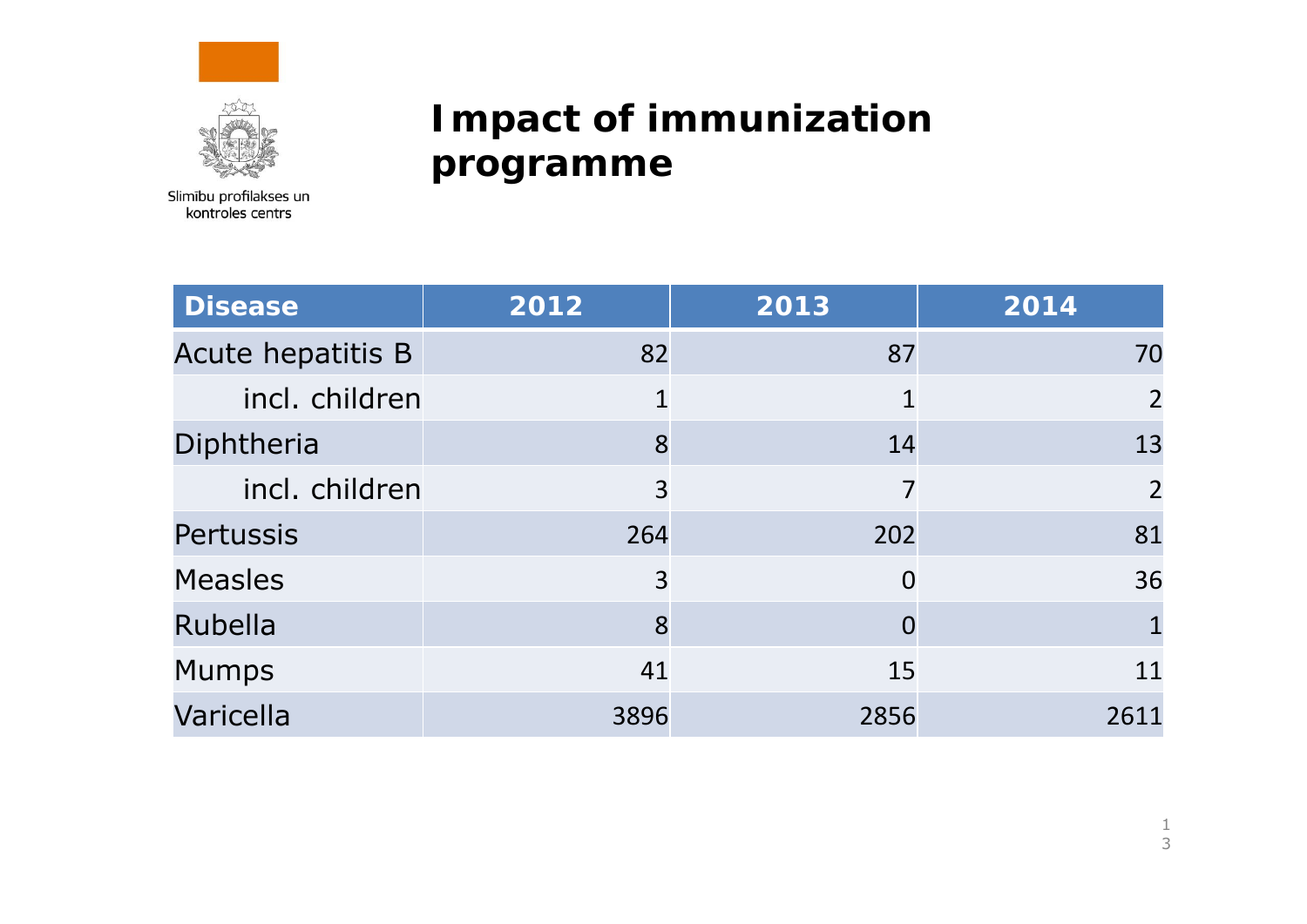

1 4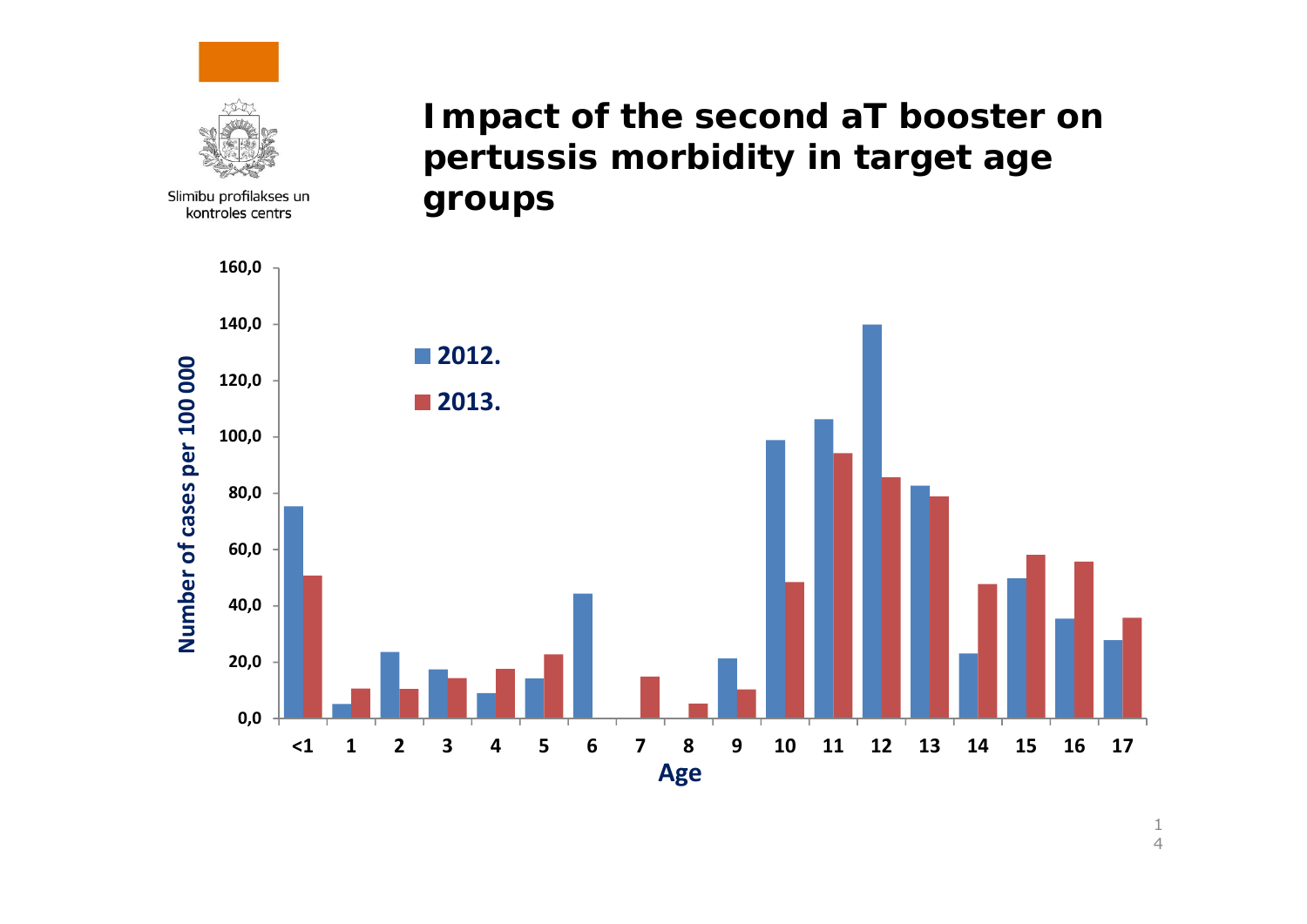



### **Impact of immunization on varicella morbidity**

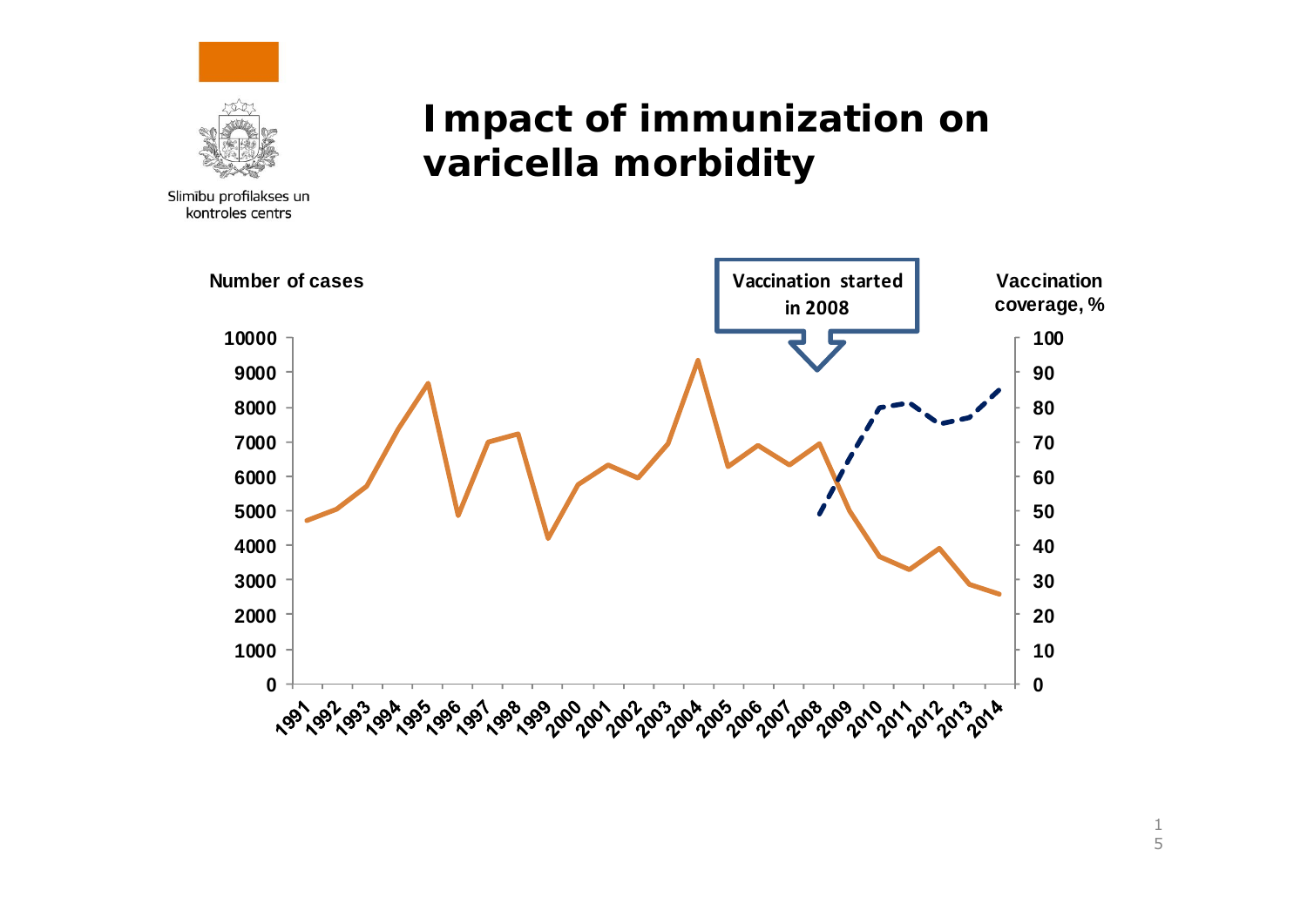



#### **Proportion of written refusals against vaccination**

| <b>Vaccines</b>  | $\%$ |      |      |      |
|------------------|------|------|------|------|
|                  | 2010 | 2012 | 2013 | 2014 |
| <b>BCG</b>       | 1,0  | 1,1  | 1,3  | 1, 5 |
| DTP/IPV 3        | 1,7  | 2,1  | 2,3  | 2,6  |
| Hep B 3          | 2,0  | 2,2  | 2,4  | 2,7  |
| PCV <sub>2</sub> | 0,8  | 3,7  | 3,8  | 4,3  |
| MMR 1            | 1,6  | 2,4  | 2,2  | 2,6  |
| <b>Varicella</b> | 4,8  | 4,8  | 5,9  | 6,0  |
| DTP/IPV 4        | 1, 5 | 2,2  | 2,1  | 2,4  |
| HPV <sub>3</sub> |      | 12,2 | 12,4 | 12,9 |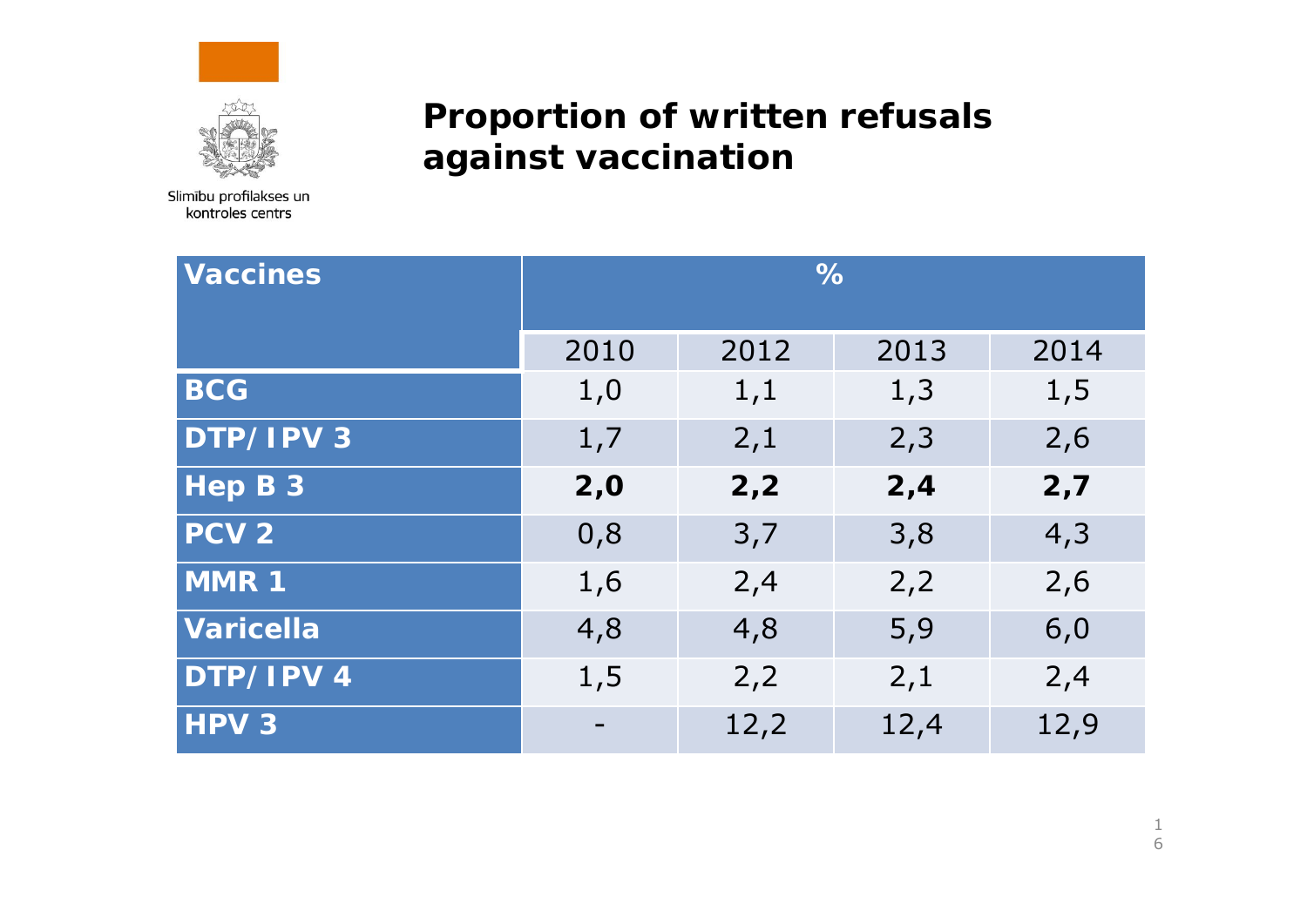



## **Hepatitis B vaccination in children (1)**

- $\bullet$ • From 1997 universal immunization of new-borns
- $\bullet$  Three shots schedule:
	- 0-12 hours
	- $\bullet$ 1 months
	- 6-8 months
- $\bullet$  HBsAg screening of pregnant women
	- HBsAg(+) four Hep B vaccine shots, no i/g
- $\bullet$  From 2006 catch-up immunization of adolescents (14 years)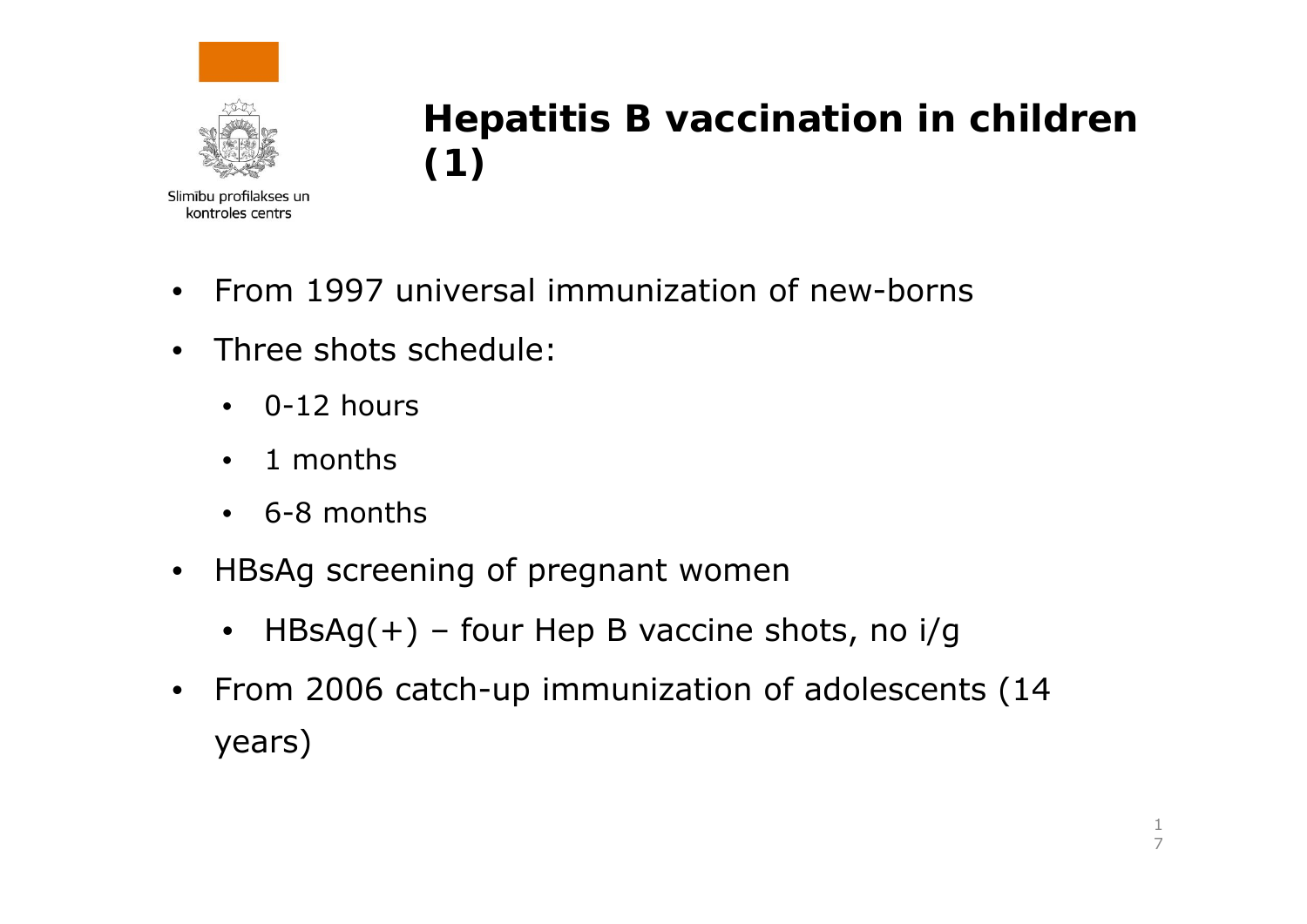



### **Hepatitis B vaccination in children (2)**

Slimību profilakses un kontroles centrs

#### **Until 2010**

0-12 hours (HepB1)

1 months (HepB2)

3 months (DTaP-IPV-Hib1)

4,5 months (DTaP-IPV-Hib2)

6 months (DTaP-IPV-Hib3)

6-8 m ēneši (HepB3)

#### **From 2010**

DTaP-IPV-Hib-HepB (3 shots):

2 months

4 months

6 months

AND

New-born vaccination for children born to HBsAg(+) mothers or with unknown HBsAg status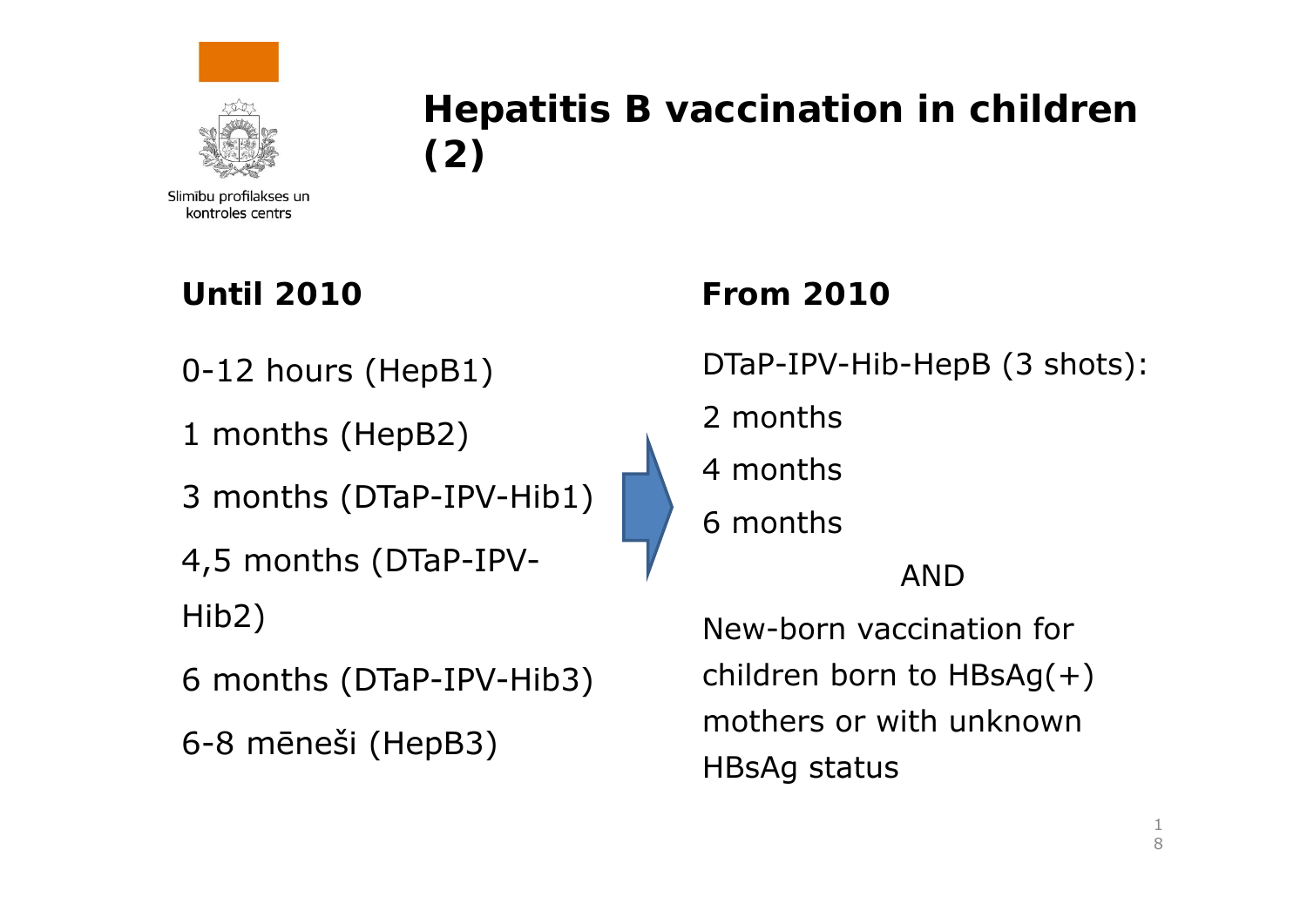



**Reasons for introduction of hexavalent vaccine**

- $\bullet$ HBsAg(+) is about 0,7% among pregnant women [2005]
- $\bullet$ Effective screening programme
- • Other considerations
	- $\bullet$  3 shots vs 6 shots
		- $\bullet$ Less visits/burden to healthcare
		- •Less missed opportunities
		- •Less risks related to immunization procedures
		- •Less medical wastes
		- $\bullet$ Less expenditures (payments for immunization procedures)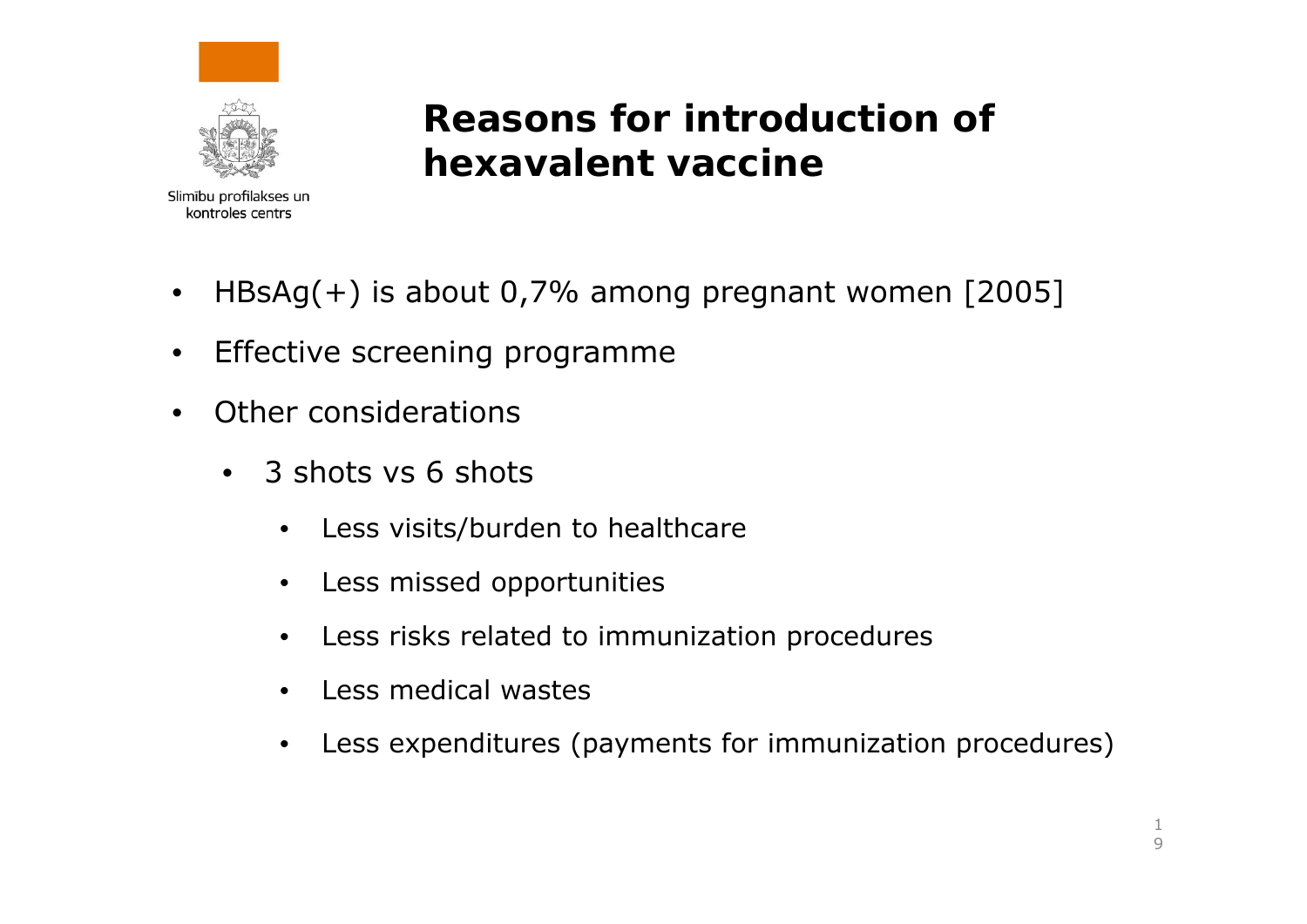

#### **Cases of acute hepatitis B in children under 18 years, 1986 - 2014**



2 0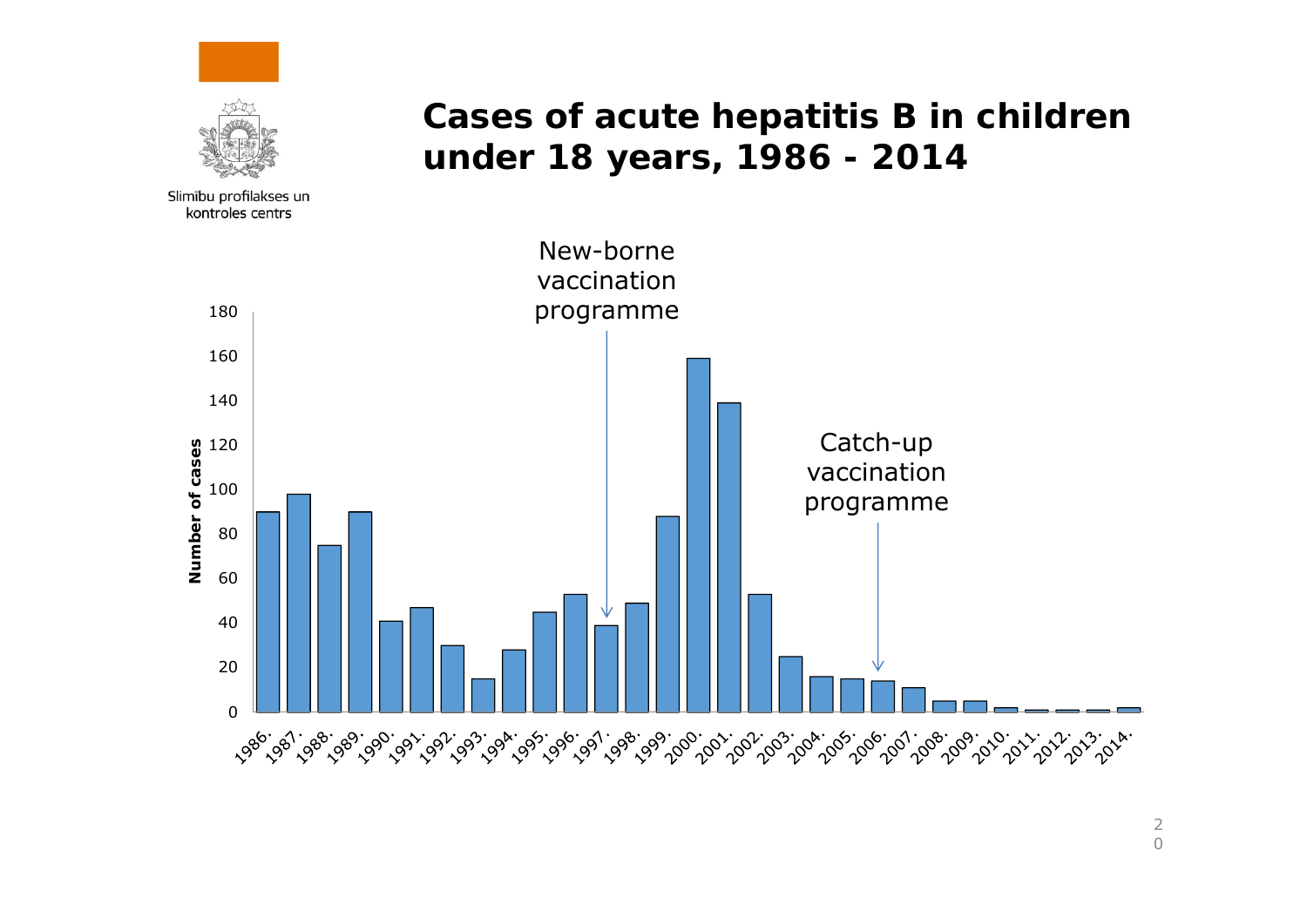



#### **Mandatory Vaccination of Persons Employed in Specific Occupations**

Slimību profilakses un kontroles centrs

- Hepatitis B<sup>,</sup>
	- • Healthcare workers and auxiliary staff
		- List of specialities
	- •Medical students
	- •Workers of manicure, pedicure, tattooing and prising services
- Tick-borne encephalitis
- Rabies
- Yellow fever

**\*** *At least once a month come into direct or indirect contact with patients or human biological materials*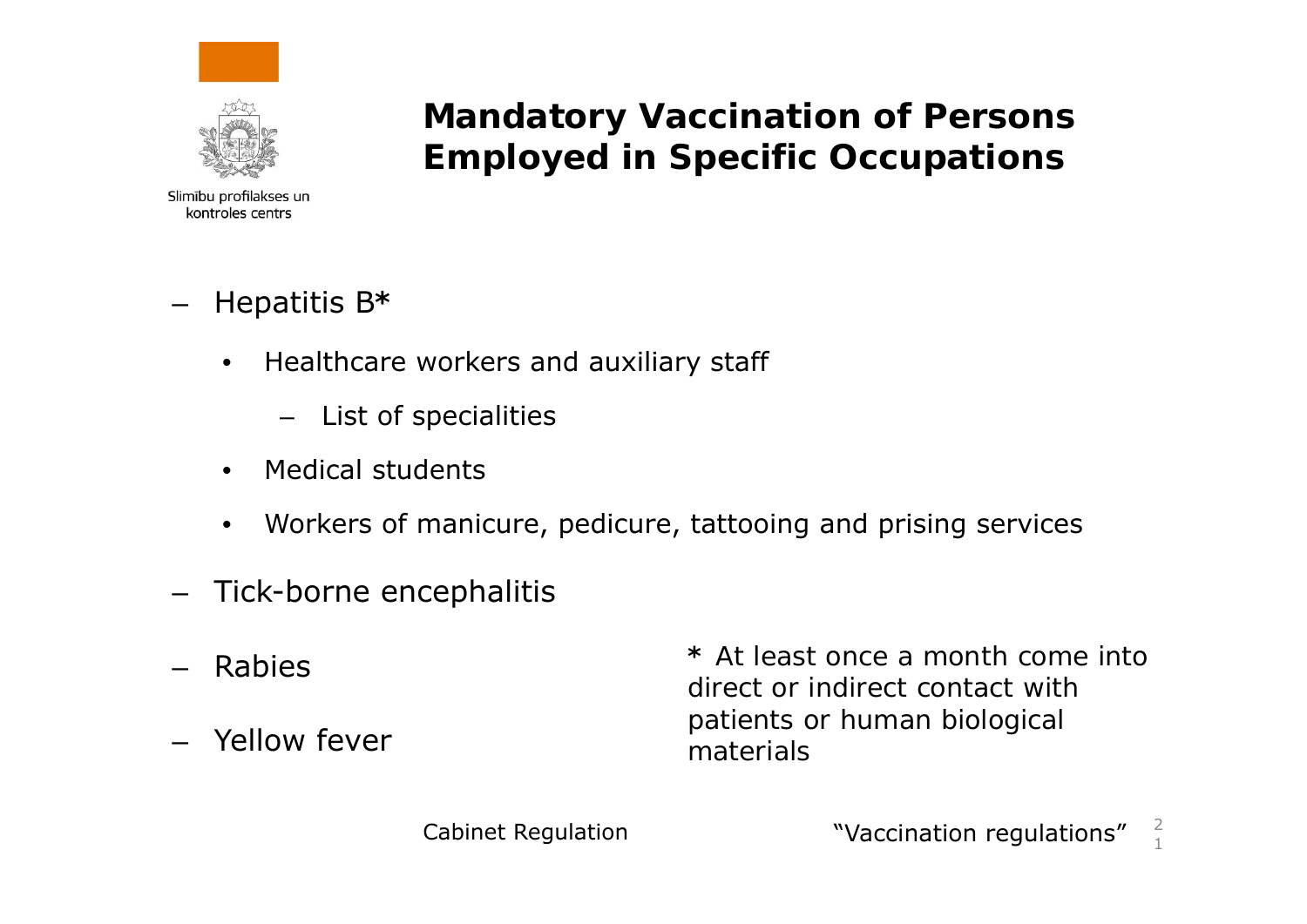

**Mandatory Vaccination of Persons Employed in Specific Occupations**

- –- Employers are responsible for:
	- Risk evaluation of each employee according to functional duties and conditions of work
	- •Payment / reimbursement of vaccination
	- Supervision of vaccinations and storing of the lists of the staff under the risk and immunization records (40 years in case of the risk of Hep B)